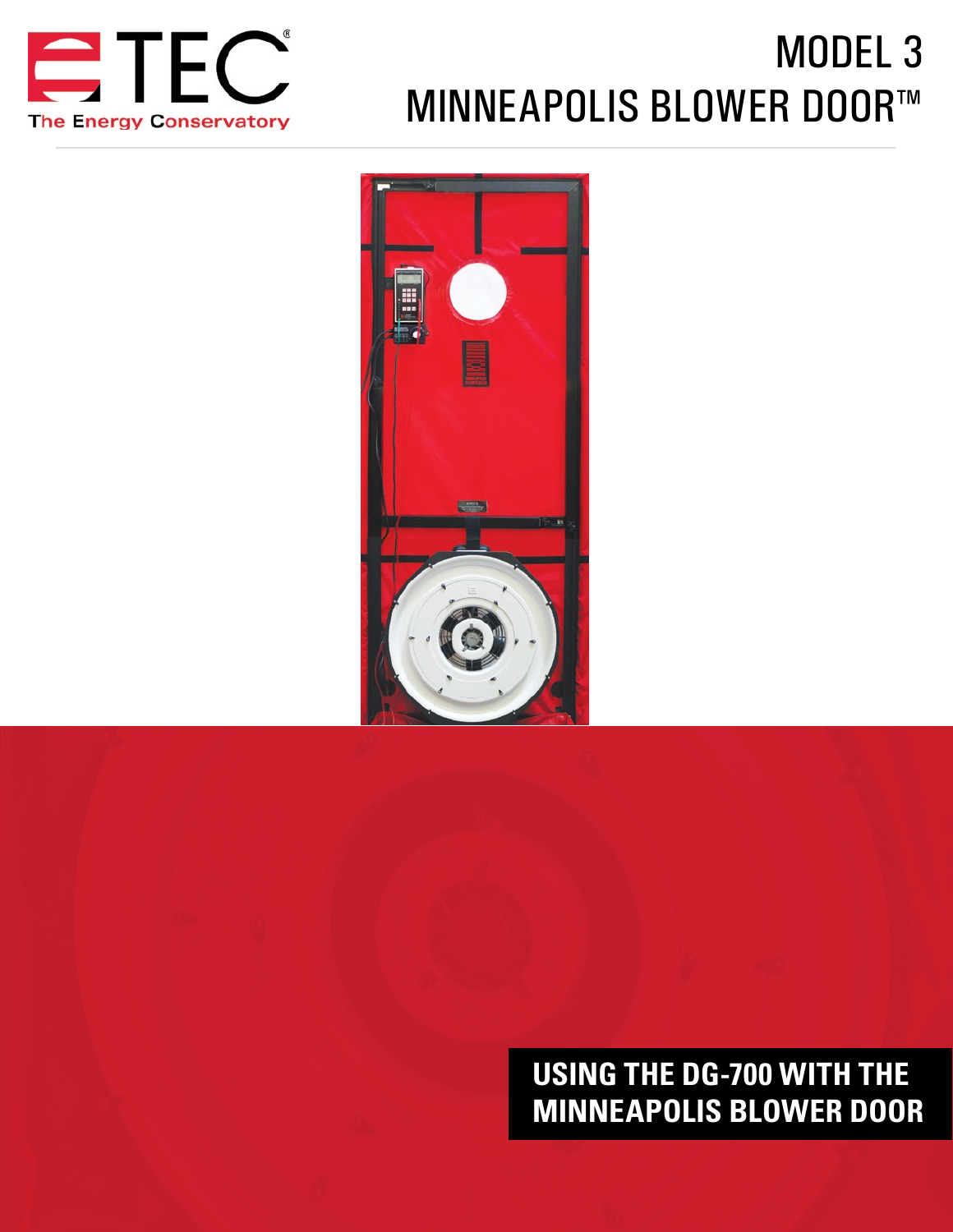### <span id="page-1-0"></span>**CONDUCTING A ONE-POINT DEPRESSURIZATION TEST**

#### **Before the Test**

- Install the blower door frame, panel and fan into an exterior doorway. For instructions about how to do this, please see [Chapter 2 of the Minneapolis Blower Door User Manual.](http://energyconservatory.com/wp-content/uploads/2017/08/Blower-Door-Manual.pdf)
- Prepare the building for the blower door test. For instructions about how to do this, please see [Chapter 3 of the Minneapolis Blower Door Manual.](http://energyconservatory.com/wp-content/uploads/2017/08/Blower-Door-Manual.pdf)

#### **Tube Hookup**

- 1. Attach one end of the green tube to the Channel A reference tap. Run the other end of the tubing outside through one of the holes provided in the lower corner of the nylon panel.
- 2. Attach one end of the red tube to the Channel B input tap. Attach the other end of the red tube to the pressure tap on the blower door fan.

Note: For help with how to connect the tubing to the DG-700, please use the [Tubing Assistant](http://energyconservatory.com/tubing-assistant/) on our website.



#### **Conducting the Test**

1. Turn on the DG-700 and place it in the proper mode

Turn on the gauge and press the MODE button twice to put the gauge into the PR/ FL @50 mode. In this specialized test mode Channel A is used to measure building pressure while Channel B is used to display estimated building leakage at a test pressure of 50 Pascals (CFM50). The leakage estimate shown on Channel B is determined by mathematically adjusting the actual air flow from the blower door fan to a test pressure of 50 Pascals, using the real-time Channel A building pressure reading and a Can't Reach 50 factor, which can be found in the [Blower Door Manual](http://energyconservatory.com/wp-content/uploads/2017/08/Blower-Door-Manual.pdf) on page 9.

2. Measure the baseline building pressure

When conducting a blower door test, we want to measure the change in building pressure caused by air flowing through the blower door fan. In order to measure this change accurately, we need to account for any existing pressures on the building caused by stack, wind and other driving forces. This existing building pressure is called the "baseline building pressure."

The DG-700 has a built-in baseline measurement procedure which allows the user to quickly measure and record the baseline pressure on Channel A, and then display the baseline adjusted pressure. This feature makes it possible to "zero out" the baseline building pressure on Channel A, and display the actual change in building pressure caused by the blower door fan.

With the fan sealed off, begin a baseline building pressure reading from Channel A by pressing the BASELINE button. The word "BASELINE" will begin to flash in the Channel A display indicating that the baseline feature has been initiated. Press START to start the baseline measurement. During a baseline measurement, Channel A will display a long-term average baseline pressure reading while Channel B is used as a timer in seconds to show the elapsed measurement time. When you are satisfied with the baseline measurement, press the ENTER button to accept and enter the baseline reading into the gauge. The Channel A display will now show an ADJ icon to indicate that it is displaying a baseline adjusted building pressure value. Note: Once a baseline measurement has been taken and entered into the gauge (i.e. ADJ appears below the Channel A reading), a new baseline measurement procedure can be initiated by pressing the BASELINE button.

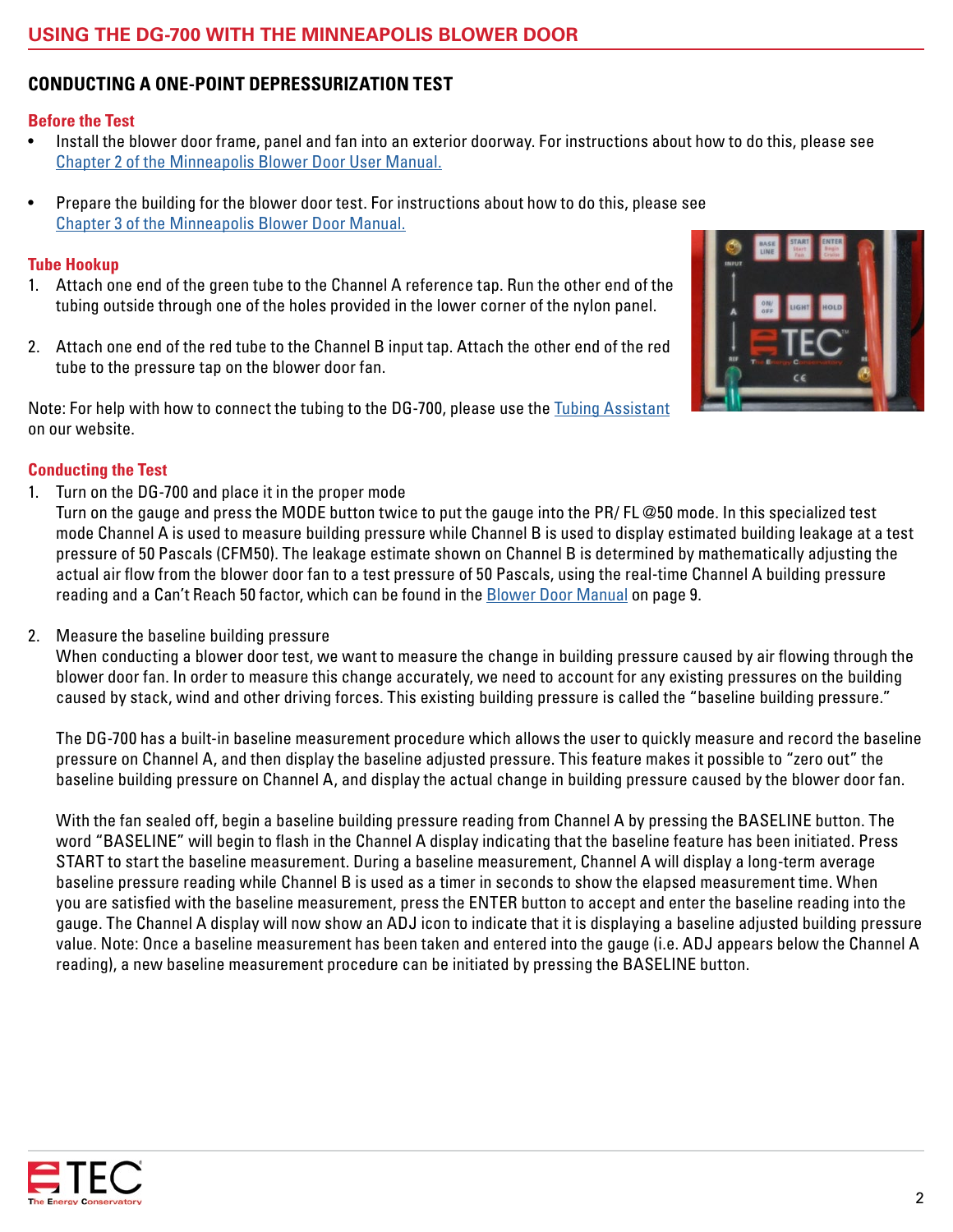## **USING THE DG-700 WITH THE MINNEAPOLIS BLOWER DOOR**

3. Choose a flow ring for the blower door fan

| Ring                | <b>Flow Range in CFM</b> |
|---------------------|--------------------------|
| Open (no flow ring) | $6,100 - 2,435$          |
| Ring A              | 2,800 - 915              |
| Ring B              | $1,100 - 300$            |
| Ring C              | $330 - 85$               |
| Ring D              | $115 - 30$               |
| Ring E              | 45 - 11                  |

Remove the No-Flow Plate from the blower door fan and install the flow ring which you think best matches the needed fan flow. Installation of flow rings will depend on the tightness level of the building stock being tested. For example, for relatively leaky buildings (greater than 3,000 CFM50), you will want to start the test using the Open Fan configuration (i.e. no flow rings installed). As you test tighter buildings, you will need to install flow rings A or B. Refer to the table for approximate flow ranges of the fan using the various flow rings configurations. Don't worry if you guess wrong and start the test with the incorrect flow ring you can change the fan configuration during the test procedure.

4. Enter the selected flow ring into the gauge

In order for the DG-700 to properly display fan flow, you need to input the blower door fan model and selected flow ring into the gauge. Check (and adjust if necessary) the selected test Device (i.e. fan) and Configuration (i.e. flow ring) shown in the upper part of the gauge display to match the fan and flow ring used in the test.

- 5. Press the DEVICE button to change the selected blower door fan.
- 6. Once the fan is selected, the configuration of the fan can be selected by pressing the CONFIG button. The currently selected flow ring configuration is shown in the Config section of the gauge display.

| <b>Config Setting</b> | <b>Flow Ring</b> |
|-----------------------|------------------|
| <b>Open</b>           | No flow ring     |
| A <sub>1</sub>        | Ring A           |
| B <sub>2</sub>        | <b>Ring B</b>    |
| C <sub>3</sub>        | Ring C           |
|                       | <b>Ring D</b>    |
| Е                     | <b>Ring E</b>    |

Also be sure that Channel B is showing the proper air flow units for your test (this should typically be set to CFM). Units can be changed by pressing the UNITS button.

7. Turn on the fan for an initial inspection

Turn on the blower door fan by slowly turning the fan controller clockwise. As the fan speed increases, the building depressurization displayed on Channel A should also increase. As you increase the fan speed, you will be increasing the pressure difference between the building and outside resulting in increased pressure exerted on the aluminum door frame installed in the door opening. If you did not properly install the door frame, the frame may pop out of the doorway at higher building pressures (over 30 Pascals). If this happens, simply reinstall the frame more securely. When installed properly, the frame will easily stay in place during the entire test procedure. Before making measurements, you may want to quickly walk around the building with the fan producing about 30 Pascals of building pressure to check for any problems such as windows or doors blown open or blowing ashes from a fire place or wood stove.

8. Make final adjustments to the blower door fan

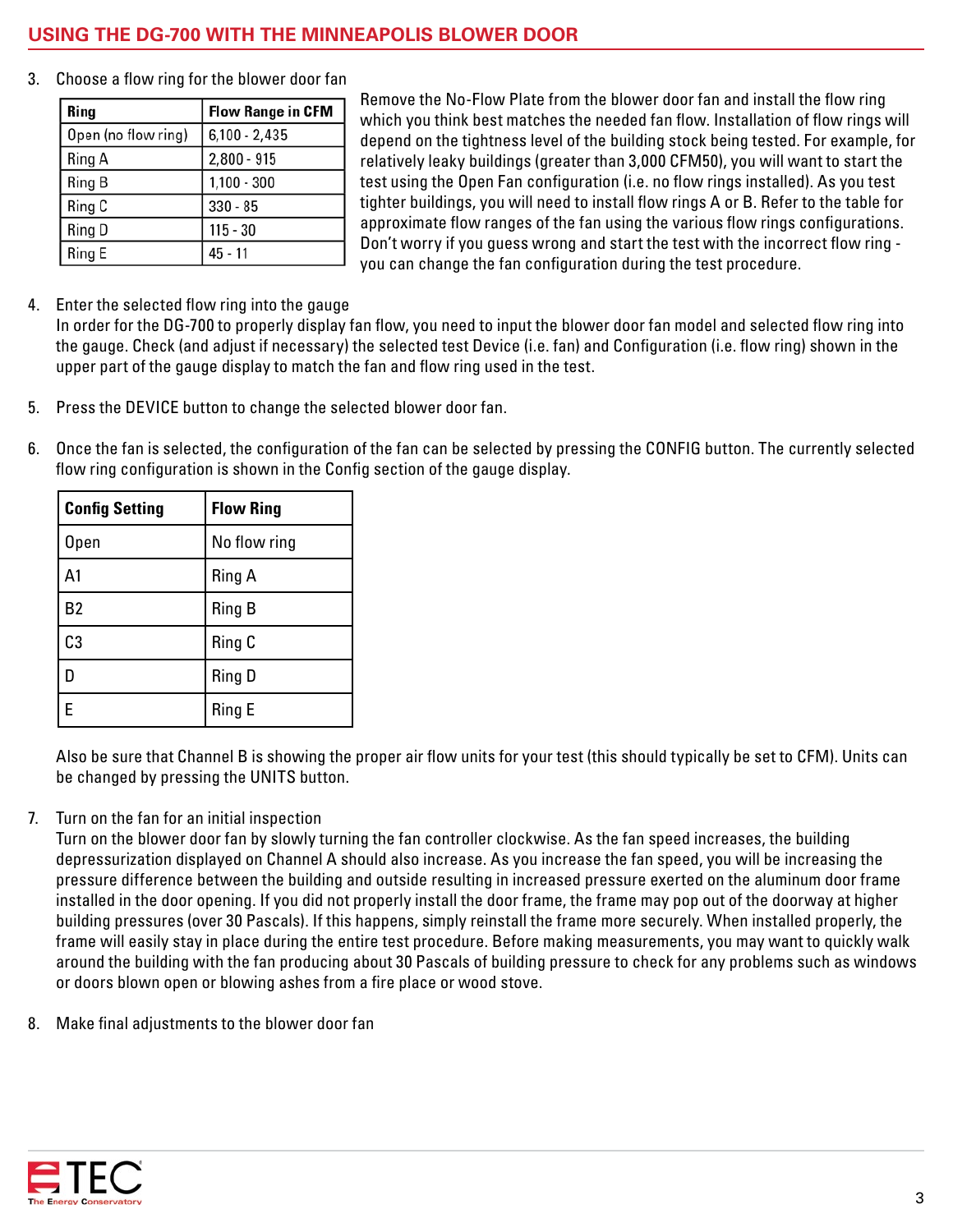• If Manually Controlling the Fan

Continue to increase fan speed until the building depressurization shown on Channel A is between –45 and –55 Pascals. Do not waste time adjusting and re-adjusting the fan speed control to achieve a test pressure of exactly -50 Pascals – just get close to the target pressure. As long you are using the PR/ FL @50 mode and the test pressure displayed on Channel A is within 5 Pascals of the -50 Pascal target pressure, any errors introduced by estimating the leakage on Channel B will typically be very small (less than 1%).

• If Using Cruise Control

Turn the blower door speed control knob to the "just on" position (i.e. the controller is on but the blower door fan is not turning). Now press the Begin Cruise (Enter) button. The Channel A display will now show the number 50 (your target Cruise pressure). Press the Start Fan (Start) button. The blower door fan will now slowly increase speed until the building depressurization displayed on Channel A is approximately 50 Pascals.

Channel B will now display the One-Point CFM50 leakage estimate. If the leakage estimate is fluctuating more than desired, try changing the Time Averaging setting on the gauge by pressing the TIME AVG button and choosing the 5 or 10 second or Longterm averaging period. Record the CFM50 test reading.

Turn off the fan. If you are using Cruise Control, this is done by pressing the Stop Fan (Clear) button.

Whenever "-----" or "LO" appears on Channel B in the PR/ FL @ 50 mode, the DG-700 can not calculate a reliable leakage estimate. The messages "-----" and "LO" appear on Channel B under the following three conditions

- » "-----" is continuously displayed when the building test pressure from Channel A is below a minimum value of 10 Pascals. Estimating leakage results when the test pressure is below this value may result in unacceptably large errors. If possible, install a larger flow ring or remove the flow rings to generate more fan flow.
- » "LO" is continuously displayed when there is negligible air flow through the test device.
- » "LO" alternates with a flow reading when the air flow reading through the device is unreliable (i.e. you are trying to measure a flow outside of the calibrated range of the test device in its current configuration). If possible, you should change the test device configuration to match the flow rate being measured (e.g. install a flow ring or a smaller flow ring).

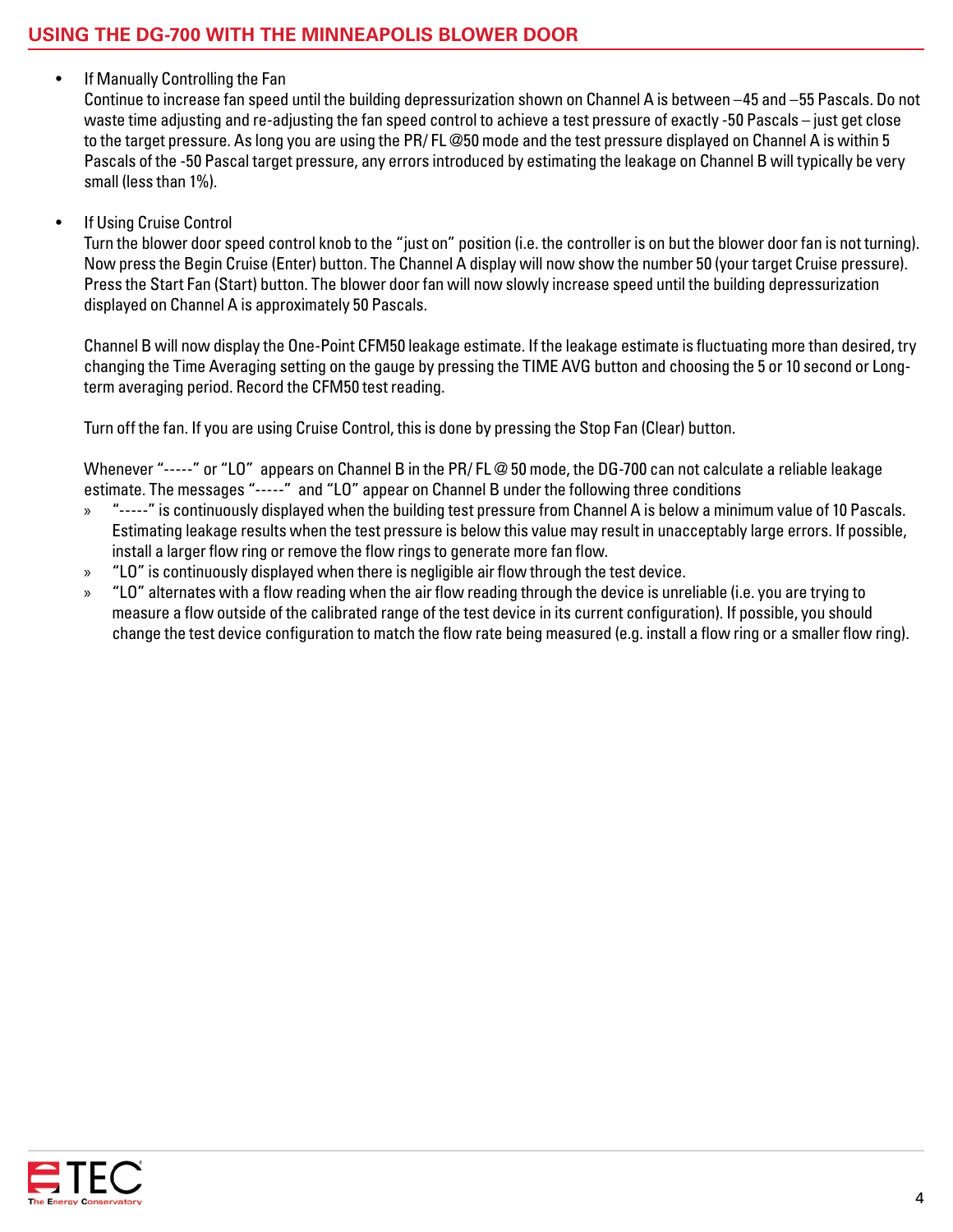# **CONDUCTING A ONE-POINT PRESSURIZATION TEST**

#### **Before the Test**

- Install the blower door frame, panel and fan into an exterior doorway. For instructions about how to do this, please see [Chapter 2 of the Minneapolis Blower Door User Manual.](http://energyconservatory.com/wp-content/uploads/2017/08/Blower-Door-Manual.pdf)
- Prepare the building for the blower door test. For instructions about how to do this, please see [Chapter 3 of the Minneapolis Blower Door Manual.](http://energyconservatory.com/wp-content/uploads/2017/08/Blower-Door-Manual.pdf)

#### **Tube Hookup**

- 1. Attach one end of the green tube to the Channel A reference tap. Run the other end of the tubing outside through one of the holes provided in the lower corner of the nylon panel.
- 2. Attach one end of the red tube to the Channel B input tap. Attach the other end of the red tube to the pressure tap on the blower door fan.
- 3. Attach one end of the clear tube to the Channel B reference tap. Run the other end of the tubing outside through one of the holes provided in the lower corner of the nylon panel. The end of the clear tubing should be placed next to the side of the fan, but not in the fan's airstream.



Note: For help with how to connect the tubing to the DG-700, please use the [Tubing Assistant](http://energyconservatory.com/tubing-assistant/) on our website.

#### **Fan Direction**



Before conducting the pressurization test, make sure the fan direction is reversed by removing the fan from the nylon panel, and re-inserting it with the exhaust side facing inside the building.

Note: If you have an older blower door fan, it may have a reverse switch. You cannot use the reverse switch to get accurate flow readings, you must turn the fan around.

#### **Conducting the Test**

To conduct the pressurization test, follow the same instructions provided in the [depressurization test section](#page-1-0) of this guide, which starts on page 2.